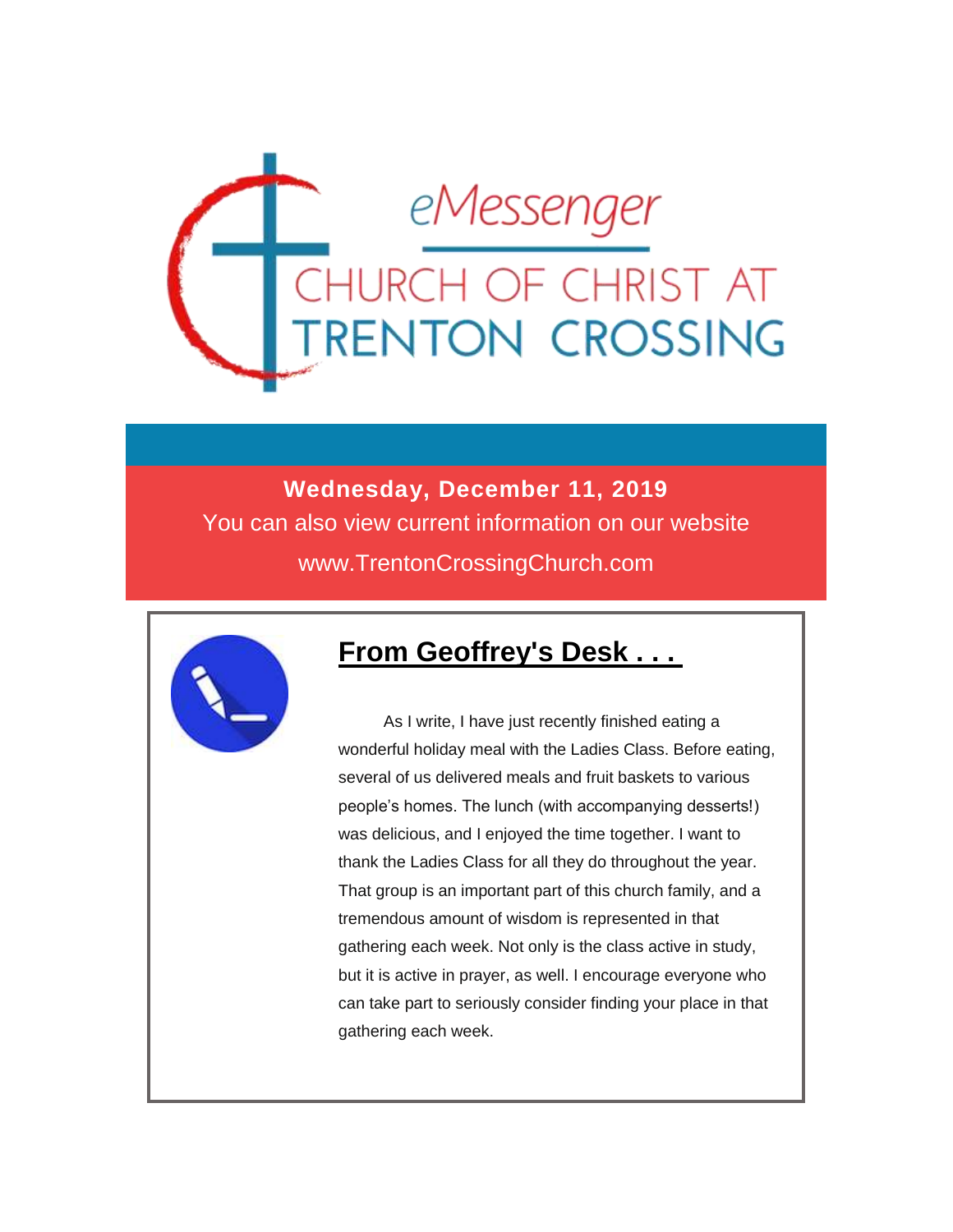This coming Sunday, we will be in the second chapter of Luke as we continue to look at events surrounding the birth of Christ. Last week, we spent some time with the *Magnificat* (Mary's "song"), and this next week, we will look at Mary and Joseph's encounter with a prophet by the name of Simeon. I will look forward to seeing you then.

*-gs-*



### **Upcoming Events**

- **Tomorrow, Thursday, December 12**  Parkinson's Awareness Meeting and Christmas Party, 3pm
- **Tomorrow, Thursday, December 12**  Dorcas Meeting, 6pm
- **Saturday, December 14 -** Youth Group Christmas Party, 6pm
- **Sunday, December 15 -** Singing at Clarksville Nursing and Rehab, 2pm
- **Wednesday, December 18 -** Youth Group Night Out
- **Monday, December 22-Friday, December 27** 
	- The church office will be closed

**More information about Upcoming Events**

**can be found in the box below.**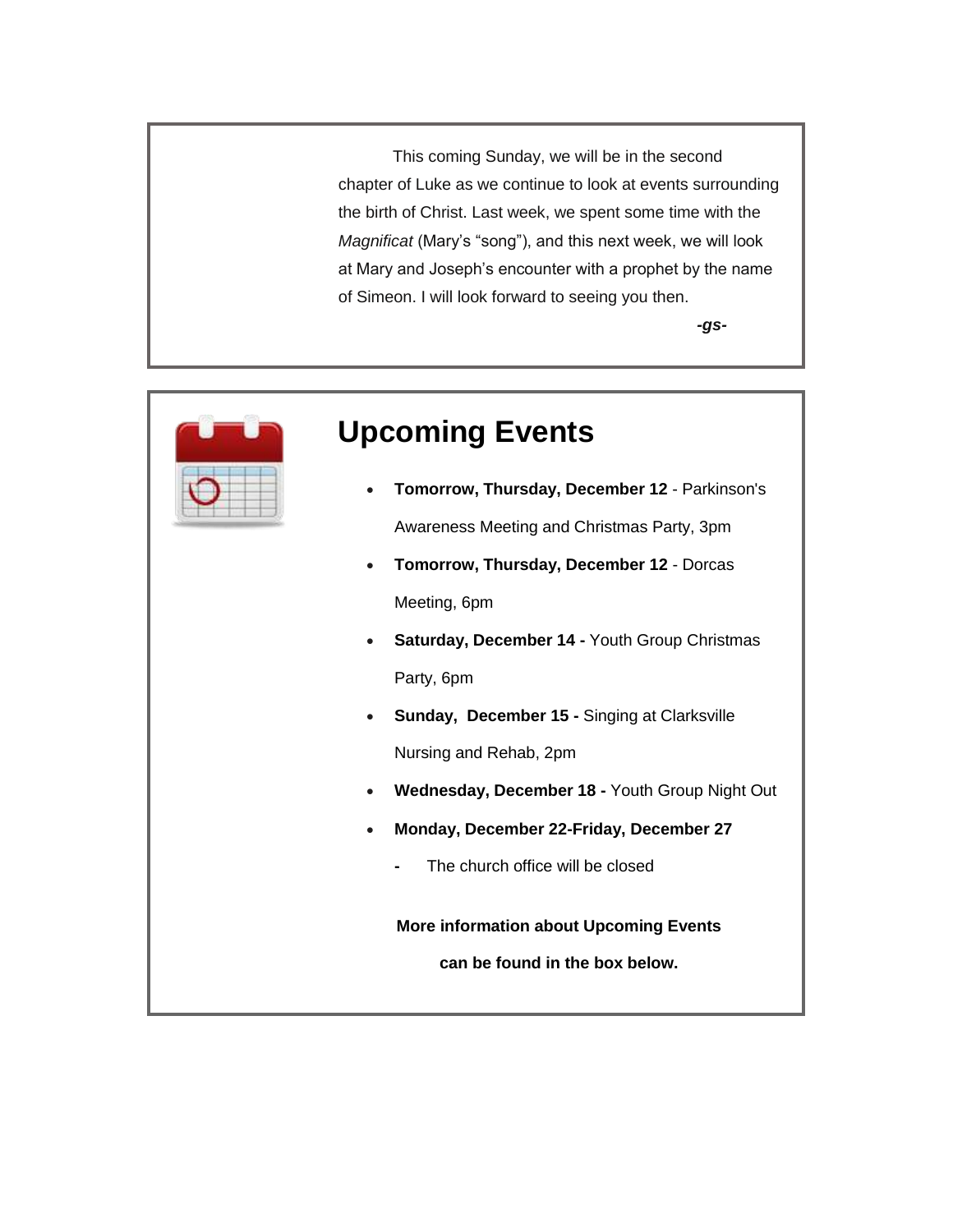

#### **Church News**

- **Singing Service** Every third Sunday of the month, Keith Smith will host a "Singing Service" at Clarksville Nursing and Rehab at 2pm. Please join him and the residents for this time together
- **Youth Missions -** We are collecting supplies for our 2020 Honduras Mission Trip. During December, we are collecting liquid Benadryl and Claritin - generics are fine. A collection bin is located at the Welcome Center.
- **TC Cancer Support -** The TC Cancer Support Group meets the 1st Thursday of each month at 7pm. This is for anyone who has or has had cancer as well as anyone who has a family member or friend with cancer. We want to encourage, educate, and support each other. See Karen Bradley for more info.
- **Dorcas Ministry -** The Dorcas Ministry meets every 2nd Thursday at 6pm in the Fellowship Hall.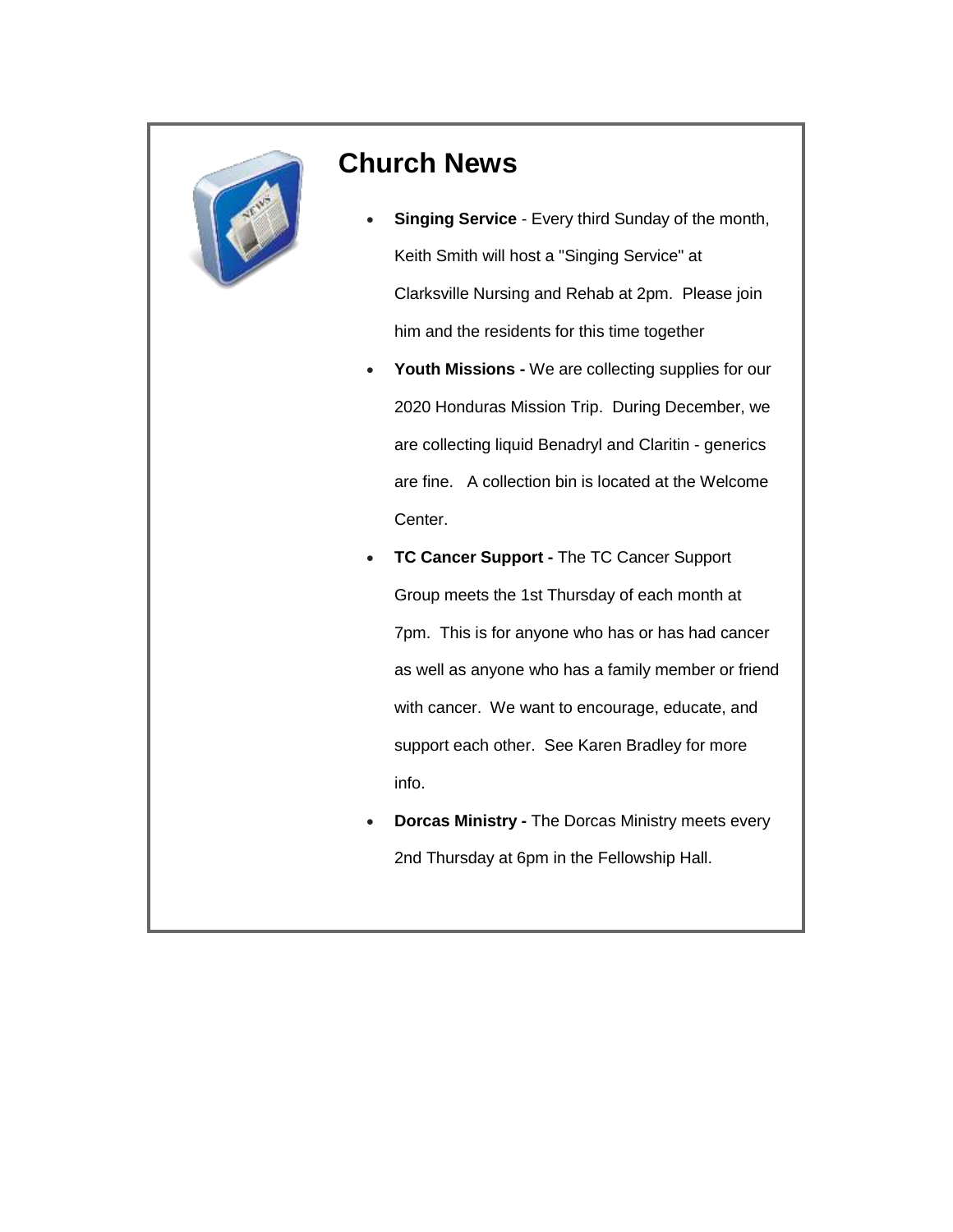

We wish to express our sympathy to Ray Berry at the passing of his brother. The funeral was in Alabama today.



Frank Ansah's father passed away last week. He lived in Ghana. If you would like to help with Frank's travel expenses to Ghana, you can make a donation to the church office.



### **Youth Group Christmas**

### **Party THIS Saturday, December 14 6-8:30pm**

The Youth Group Christmas Party will be this Saturday, December 14, 6-8:30pm, at the home of Chris and Annalise Middleton (4476 Monticello Trace, Adams, 37010.) There will be a Silly Sock Exchange.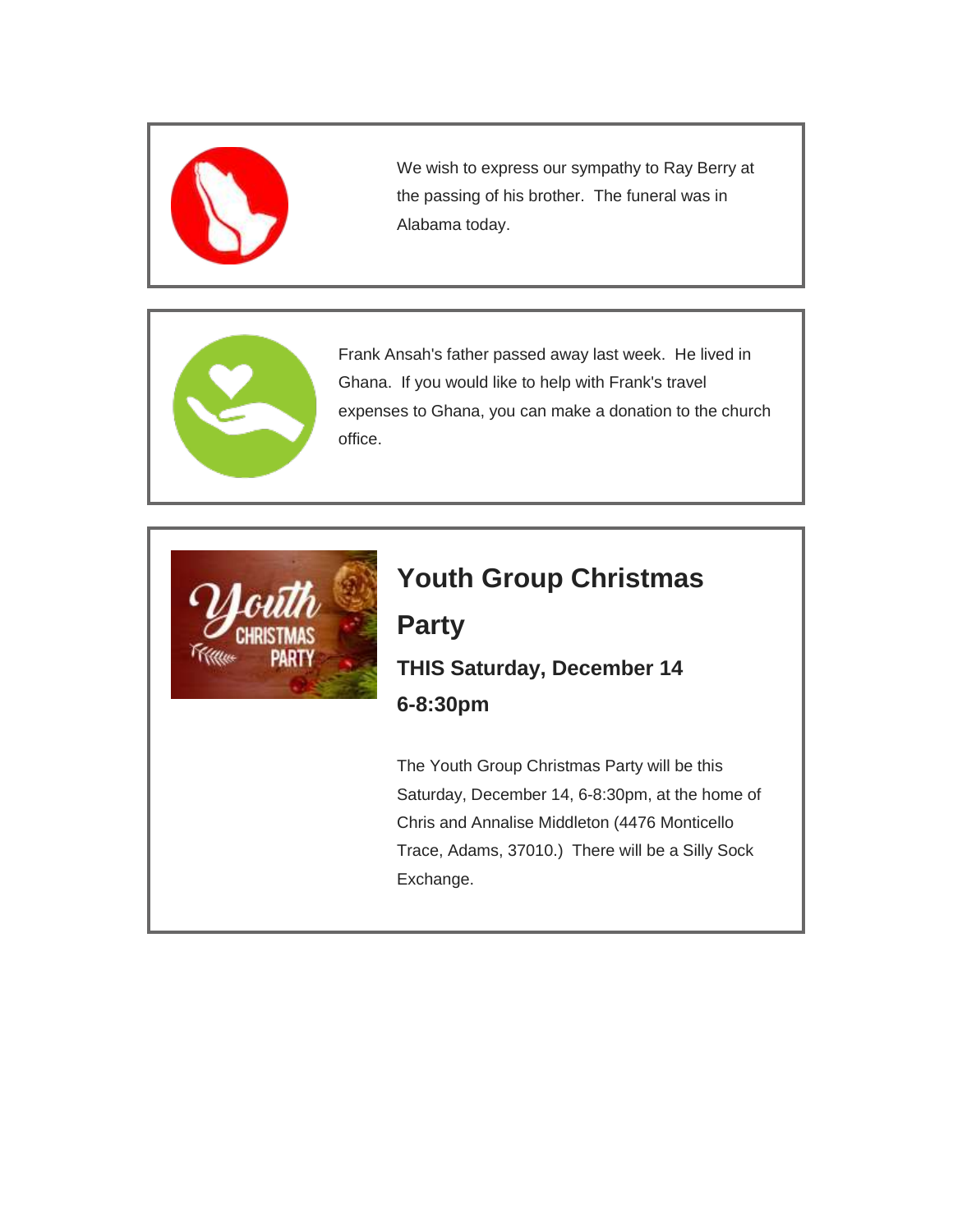# **Youth Group Night Out**

**Wednesday, December 18 5:30-7pm**

The Youth Group will have a Night Out on Wednesday, December 18, at the City Forum, 5:30-7pm. We will meet there, and the church bus will bring us to the church building by 7:15pm.



### **Preschool Teachers Needed**

Our Preschool Department needs teachers for Sunday School, Worship hour, and Wednesday Night class. Volunteer and make a difference in a child's life - and yours! See Megan Kent or Jenny Muiznieks to help, or you can sign up on the bulletin board at the front of the Worship Center.



## **World Bible School**

**November USA Report**

Referrals 135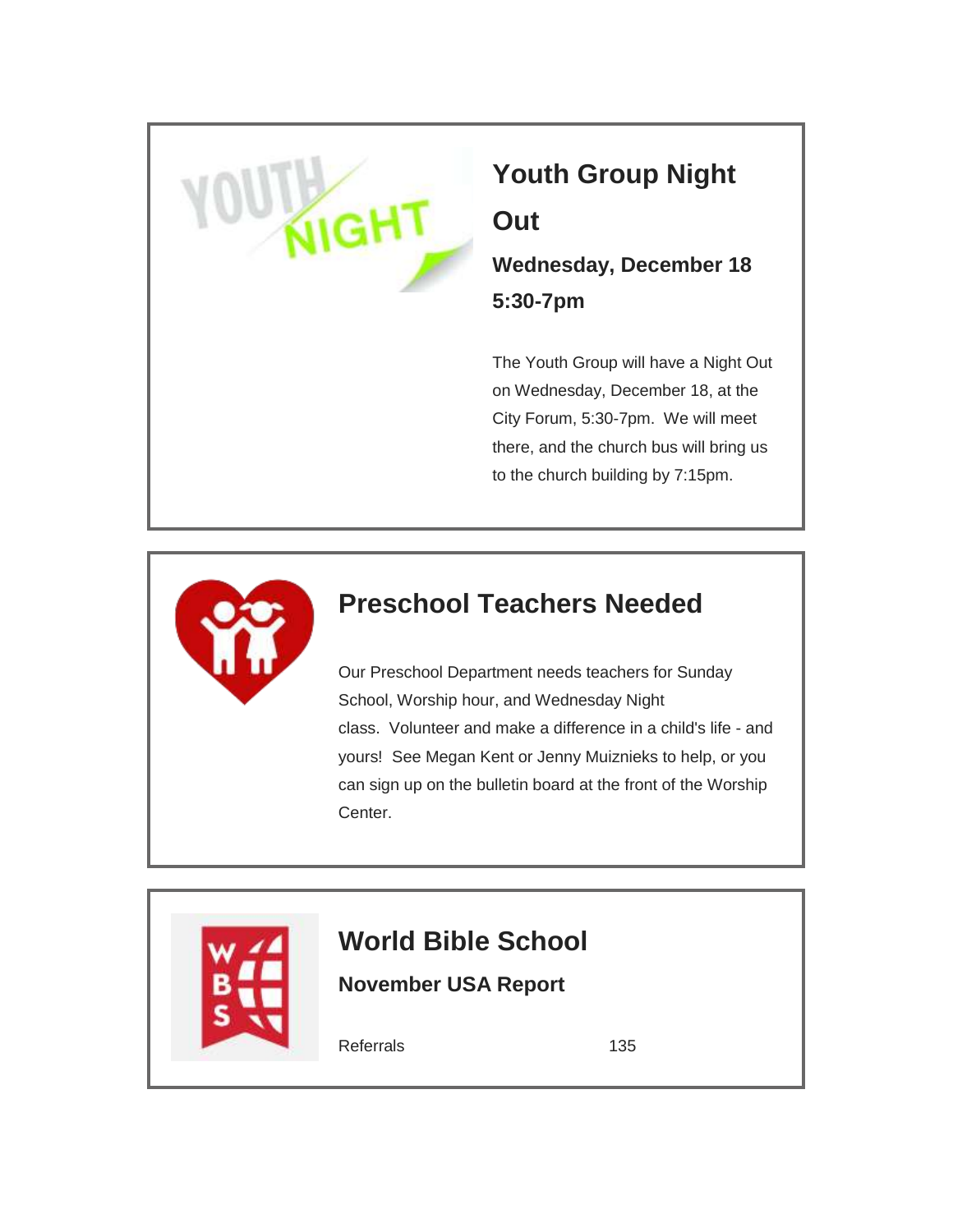| <b>Lessons Graded</b>     | 136 |  |
|---------------------------|-----|--|
| <b>Graduates</b>          | 8   |  |
| <b>New Students</b>       | 40  |  |
| <b>Bibles Requested</b>   | 38  |  |
| <b>Baptisms Requested</b> | 3   |  |
| <b>Baptisms Confirmed</b> | 1   |  |
|                           |     |  |



- **Hospital:** Jameson Tinsley (grandson of Howard and Gayle Wiles) is in ICU at Monroe Carell Children's Hospital at Vanderbilt.
- **Home:** Marilyn Ezell is now home.
- **Deployed:** Paul Dalton, Brian Quinn, Andrew Warden
- **Continued Prayers:** Marilyn Ezell, Nell Harris, Bob Lewis, Scott Rawlins, David Schmittou, Ann Suddeath, Lisa Tucker, David Walker, and Matt Williams.
- **Home-Centered:** Linda Allen, Lucille Cherry, Jimmy & Betty Collier, Bessie Daniel, Frances Johnson, Virgie Mallory, Dorothy Oliver, and Edith Smith
- **Family & Friends**: Maxine Bridges (friend of David and Marlene Walker); Cynthia Clark (friend of Kim Haley), pancreatic cancer; Angel Darre and John Darre (Carol Shelton and George Shelton's neice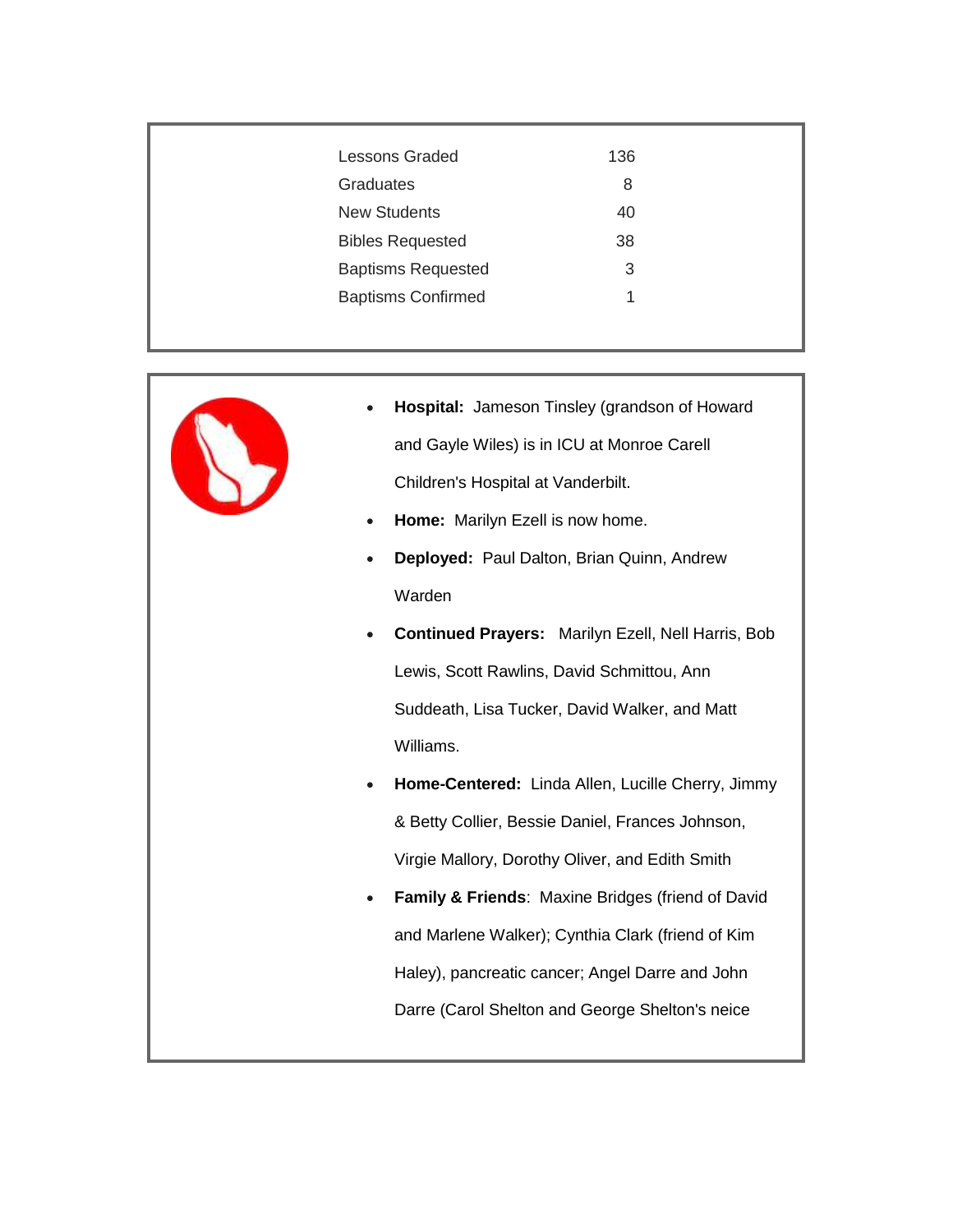and nephew); Suzanne Davis (mother of Scott Davis); Mya Everett (12-year-old granddaughter of Bernard and Jody Townsend) has been diagnosed with cancer; Debbie Hill (daughter of Mike and Lynda Hartsell) has a mass in her abdomen; Pam Hinton (sister of Debbie Waynick); Terry & Betty McCormick (brother-in-law and sister of Debbie Waynick -- Terry has stage 4 cancer); Mindy Mimms (sister-in-law of Ben Mimms); Barry Rosson (former member), diagnosed with ALS; Jenny Tucker (daughter-in-law of Jay and Lisa Tucker); and Lucian Wyatt (brother of Thomas Waynick), diagnosed with lung cancer.

- **Arcadia Senior Living:** Sylvia Perry, Room 101 (175 Chesapeake Lane, Clarksville, 37040), Lovetta Wright (Room 332)
- **Brookdale Senior Living:** Jo Rhoads, Room 509 (2183 Memorial Dr., 37043)
- **Clarksville Nursing & Rehab:** Jane Chitwood, Room 605 (900 Professional Park Dr., 37040); Margaret Smith, Room 701.
- **Grace Health Care:** Georgia Harrison, Room 202 (111 Ussery Rd., 37043)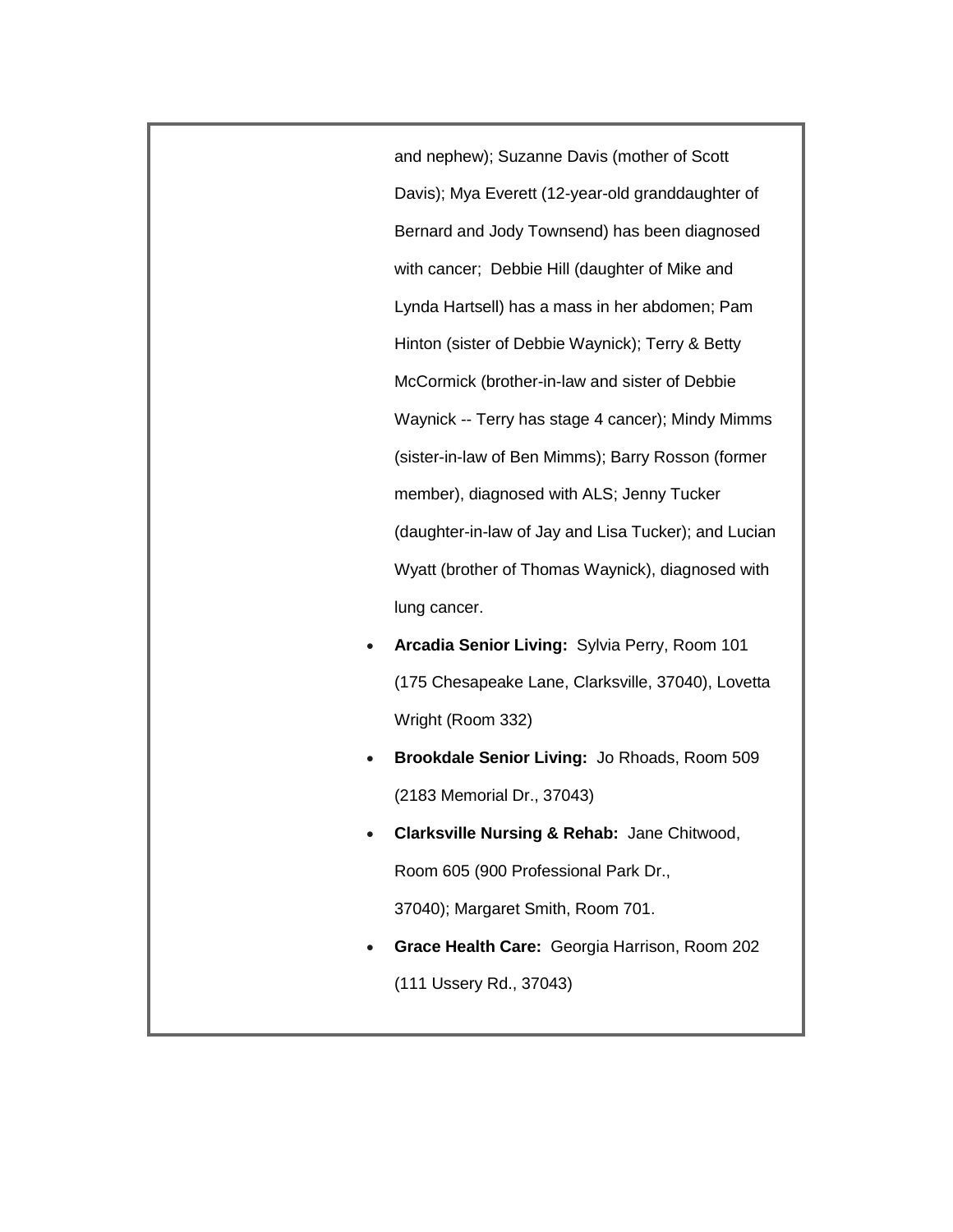- **Tennessee Veterans Home:** Horace Marsh, Room 402 (250 Arrowood Dr., 37042)
- **Uffelman:** Tammy Roe, Apt. 302: (215 Uffelman Dr., 37043)
- **Walking Horse:** Anita Cooper, Room 125 (207 Uffelman Dr., 37043)

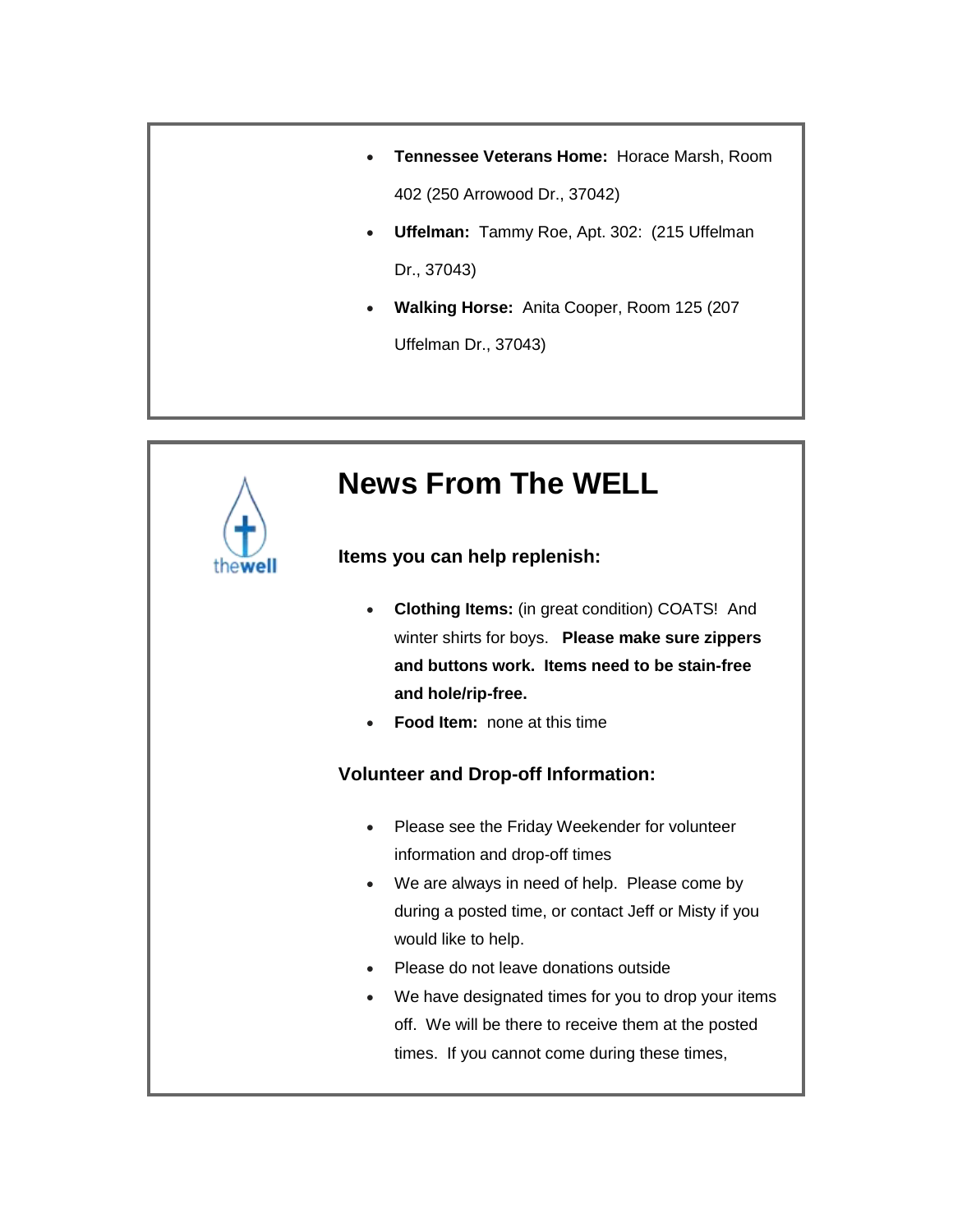please put your items in the green bin. If it is full, please leave your donation at Trenton Crossing or donate to another favorite place. We would rather your donations go to a good place that helps people than be left outside and ruined by the weather.

#### **Well Contact Information:**

931-802-2889 TheWell@TrentonCrossingChurch.com



### **Youth Group News**

**Sunday Morning 9:00am** Middle School Class (6th-8th) High School Class (9th-12th)

#### **Sunday Nights 5pm**

Muiznieks home - 3006 Edgemont Dr. This is an Intergenerational Life Group that welcomes all ages and includes the Youth Group.

#### **Wednesday Nights 6:30pm**

Middle School High School We will continue the study from Sunday with review, memory work, and Scripture/Bible games.

#### **"Real Strong Men: Society vs. Christianity"**

Young Men's Seminar Saturday, February 1 8:45am-12pm East Main Church of Christ

#### **Winterfest**

February 14-16 \$50 due January 12 \$75 due before February 14 Please sign up for Winterfest on the Youth Board This year's speakers are Jeff Walling and David Skidmore